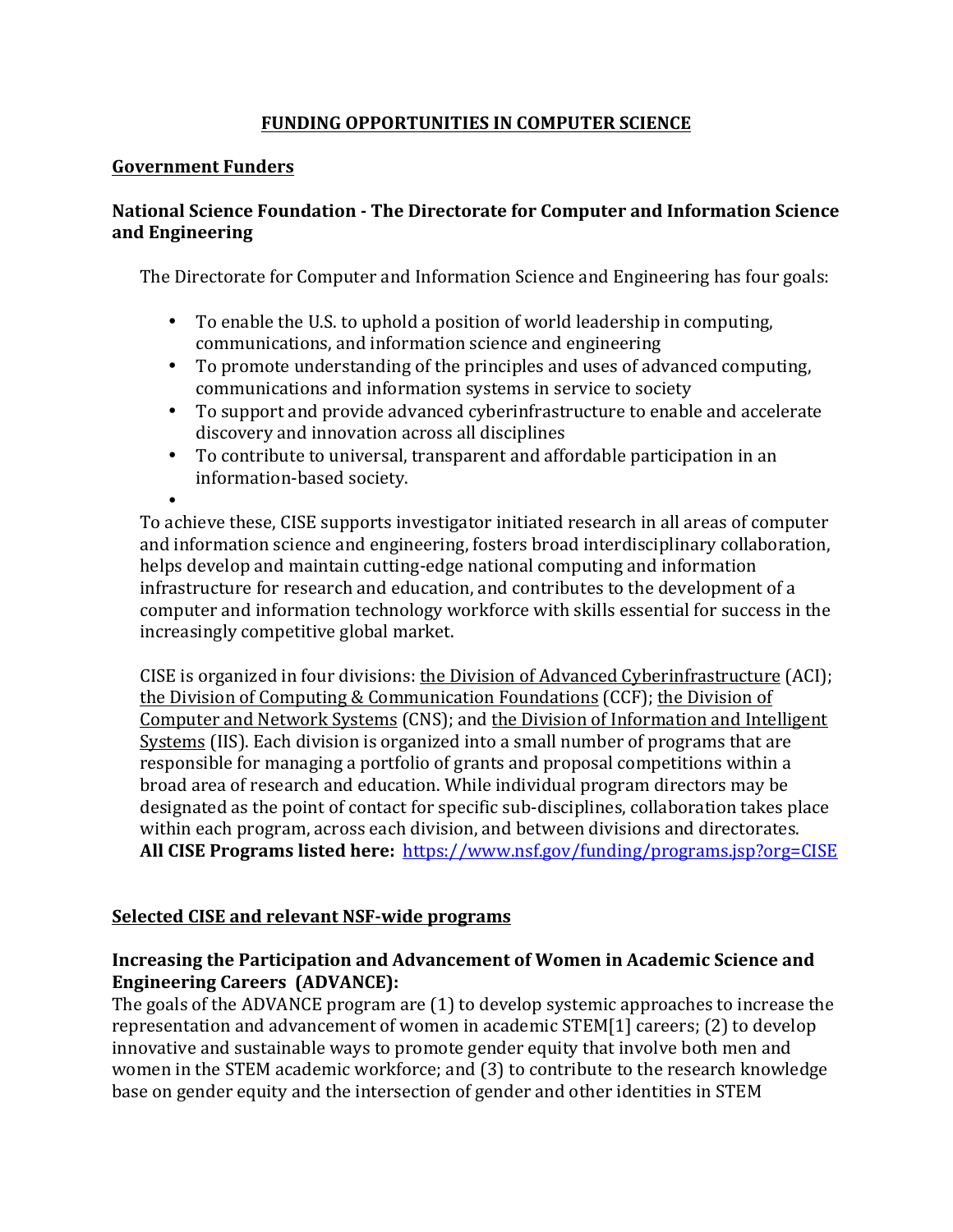academic careers. The ADVANCE program contributes to the development of a more diverse science and engineering workforce because of the focus on equity for STEM academic faculty who are educating, training, and mentoring undergraduate and graduate students and postdoctoral scholars.

https://www.nsf.gov/funding/pgm\_summ.jsp?pims\_id=5383&org=CISE&sel\_org=CISE&fro m=fund

# **Faculty Early Career Development (CAREER) Program - CAREER:**

The Faculty Early Career Development (CAREER) Program is a Foundation-wide activity that offers the National Science Foundation's most prestigious awards in support of earlycareer faculty who have the potential to serve as academic role models in research and education and to lead advances in the mission of their department or organization. Activities pursued by early-career faculty should build a firm foundation for a lifetime of leadership in integrating education and research. NSF encourages submission of CAREER proposals from early-career faculty at all CAREER-eligible organizations and **especially encourages women**, members of underrepresented minority groups, and persons with disabilities to apply. **Deadline: July 19, 2017**. See

https://www.nsf.gov/funding/pgm\_summ.jsp?pims\_id=503214&org=CISE&from=home

# **Computer and Information Science and Engineering (CISE) Research Initiation Initiative (CRII):**

With the goal of encouraging research independence immediately upon obtaining one's first academic position after receipt of the PhD, the Directorate for Computer and Information Science and Engineering (CISE) will award grants to initiate the course of one's independent research. Understanding the critical role of establishing that independence early in one's career, it is expected that funds will be used to support untenured faculty or research scientists (or equivalent) in their first three years in a primary academic position after the PhD, but not more than a total of five years after completion of their PhD. One may not yet have received any other grants or contracts in the Principal Investigator (PI) role from any department, agency, or institution of the federal government, including from the CAREER program or any other program, post-PhD, regardless of the size of the grant or contract, with certain exceptions noted below. Serving as co-PI, Senior Personnel, Postdoctoral Fellow, or other Fellow does not count against this eligibility rule. Grants, contracts, or gifts from private companies or foundations; state, local, or tribal governments; or universities do not count against this eligibility rule. **Deadline: August 9th. See** 

https://www.nsf.gov/funding/pgm\_summ.jsp?pims\_id=504952&org=CISE&from=home

## **Facilitating Research at Primarily Undergraduate Institutions:**

The Research in Undergraduate Institutions (RUI) and Research Opportunity Awards (ROA) funding opportunities support research by faculty members at predominantly undergraduate institutions (PUIs). RUI proposals support PUI faculty in research that engages them in their professional field(s), builds capacity for research at their home institution, and supports the integration of research and undergraduate education. ROAs similarly support PUI faculty research, but these awards typically allow faculty to work as visiting scientists at research-intensive organizations where they collaborate with other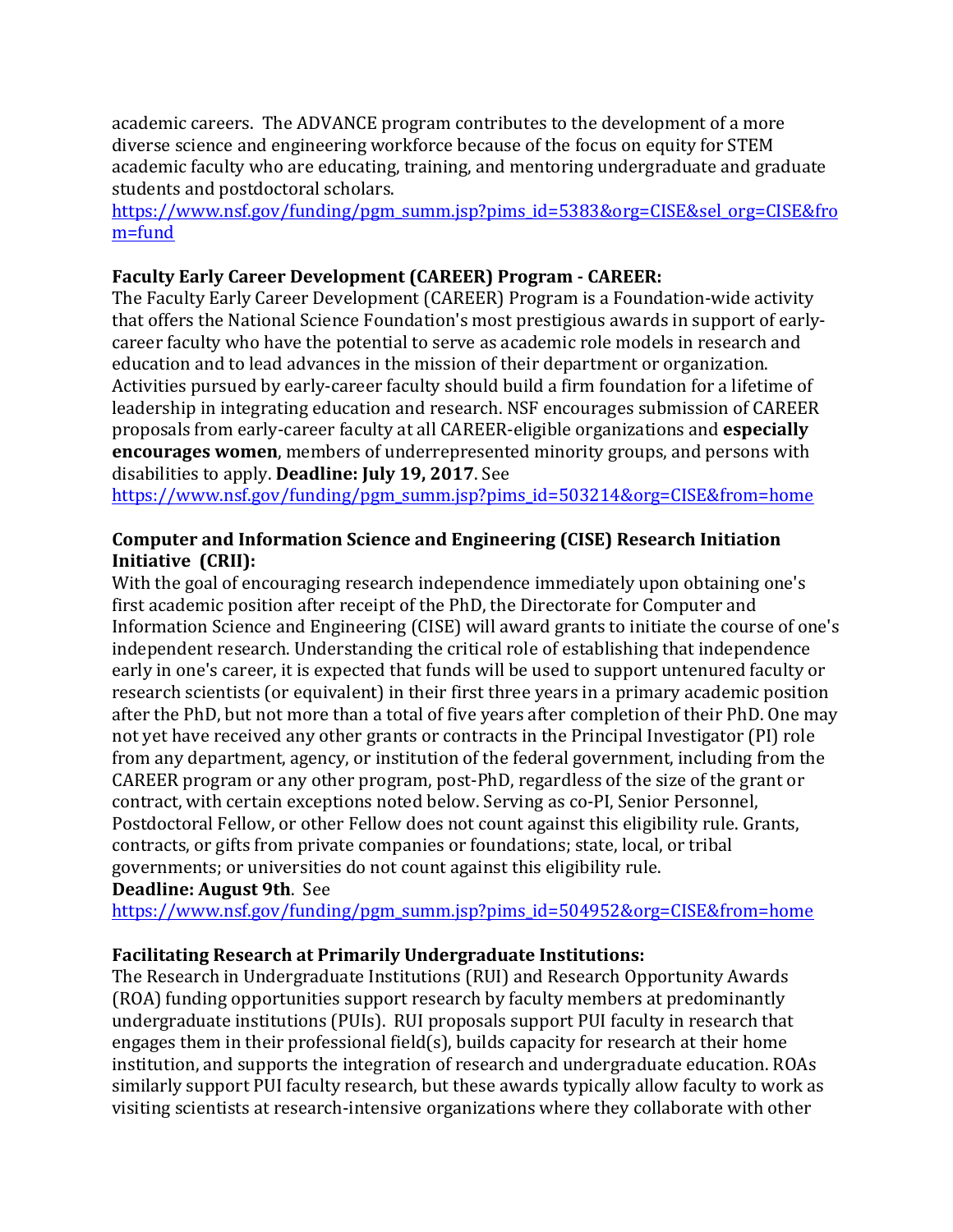NSF-supported investigators. Deadline: Submission deadlines vary by program and proposals must meet program-specific requirements to be considered for review. PIs should contact cognizant program officers for guidance. See https://www.nsf.gov/funding/pgm\_summ.jsp?pims\_id=5518

## **Non-NSF Government Sources**

# Defense Sciences Research and Technology (DARPA) - Young Faculty Award

The objective of the DARPA Young Faculty Award (YFA) program is to identify and engage rising research stars in junior faculty positions at U.S. academic institutions and expose them to Department of Defense needs as well as DARPA's program development process. The YFA program provides funding, mentoring, and industry and DoD contacts to awardees early in their careers so they may develop their research ideas in the context of DoD needs. The program focuses on untenured faculty, emphasizing those without prior DARPA funding. The long-term goal of the YFA program is to develop the next generation of academic scientists, engineers and mathematicians in key disciplines who will focus a significant portion of their career on DoD and national security issues. **Deadline: Most recent was in January.** See

http://www.darpa.mil/Opportunities/Universities/Young\_Faculty.aspx

## Office of Science/U.S. Department of Energy - Financial Assistance Program -**Advanced Scientific Computing Research**

The mission of the Advanced Scientific Computing Research (ASCR) program is to advance applied mathematics and computer science; deliver the most advanced computational scientific applications in partnership with disciplinary science; advance computing and networking capabilities; and develop future generations of computing hardware and software tools for science, in partnership with the research community, including U.S. industry. The strategy to accomplish this has two thrusts: developing and maintaining world-class computing and network facilities for science; and advancing research in applied mathematics, computer science and advanced networking. **Deadline: September 30**. See https://science.energy.gov/ascr/funding-opportunities/

## **NASA - Postdoctoral Program**

The NASA Postdoctoral Program (NPP) provides early-career and more senior scientists the opportunity to share in NASA's mission, to reach for new heights and reveal the unknown so that what we do and learn will benefit all humankind. NASA Postdoctoral Fellows work on 1 to 3 year assignments with NASA scientists and engineers at NASA centers and institutes to advance NASA's missions in earth science, heliophysics, planetary science, astrophysics, space bioscience, aeronautics, engineering,human exploration and space operations, astrobiology, and science management. NASA Postdoctoral Program Fellows contribute to our national scientific exploration, confirm NASA's leadership in fundamental research, and complement the efforts of NASA's partners in the national science community. **Deadlines: March 1, July 1, and November 1**. See https://npp.usra.edu/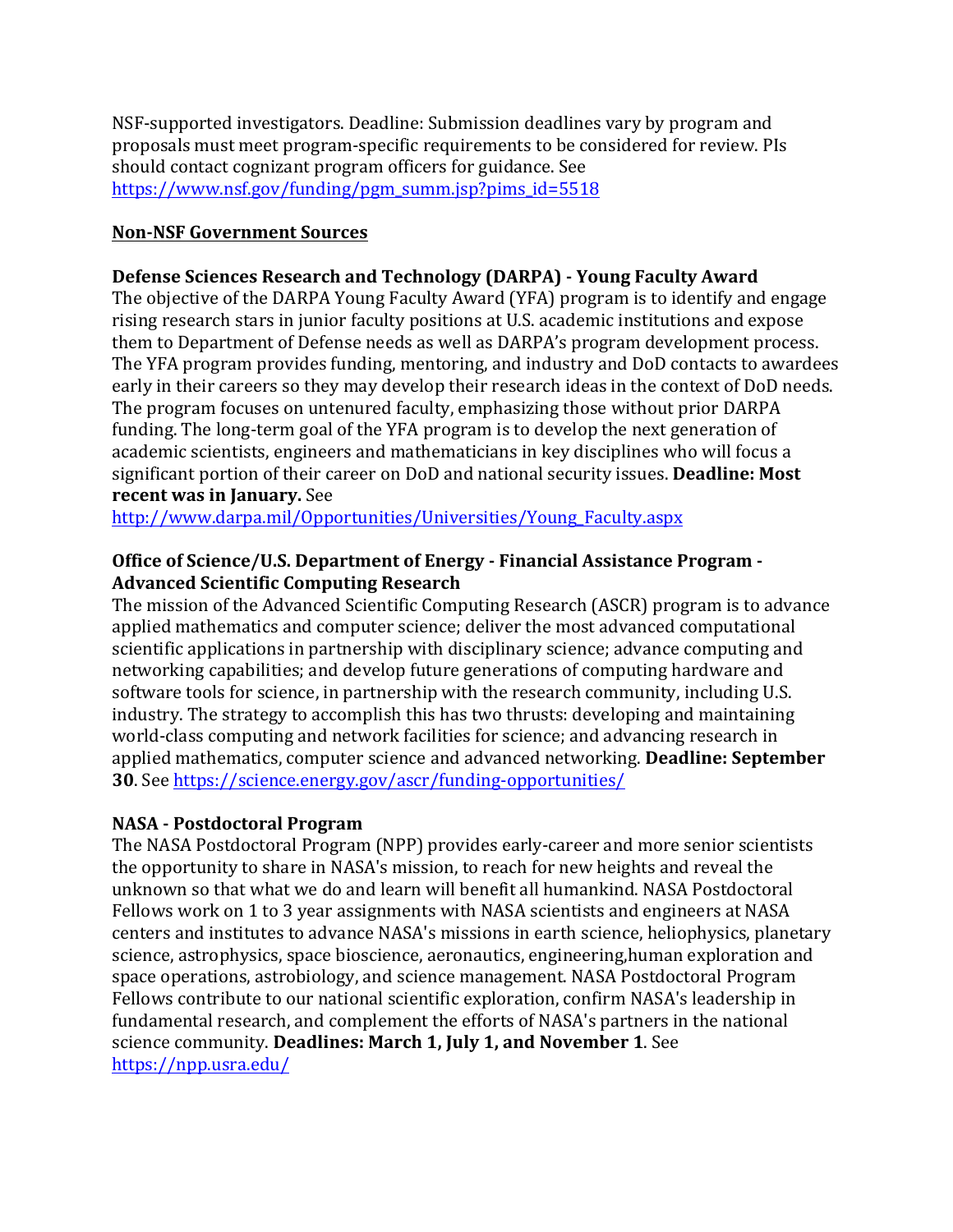# **Private Funders**

## American Association for the Advancement of Science - L'OREAL-USA Fellowships for **Women in Science**

The L'Oréal USA Fellowships for Women in Science program is a national awards program that annually recognizes and rewards five U.S.-based women researchers at the beginning of their scientific careers. Recipients each receive up to \$60,000 that must be put towards their postdoctoral research. Launched in 2003 as the U.S. component of the L'Oréal-UNESCO for Women in Science International Fellowship program, the U.S. Fellowships aim to: Raise awareness of the contribution of women to the sciences; Identify exceptional female researchers in the U.S. to serve as role models for younger generations. All applicants must have a conferred Ph.D. and have started in their postdoctoral position by July 1, 2015 and must also maintain that status throughout the Fellowship year. All applicants must be American born, naturalized citizen or permanent resident. **Deadline: May 19. See http://www.aaas.org/page/l-or-al-usa-fellowships-women-science** 

#### **The American Association of University Women**

## **- American Postdoctoral Research Leave Fellowships**

Postdoctoral Research Leave Fellowships are designed to assist scholars in obtaining tenure and other promotions by enabling them to spend a year pursuing independent research. The primary purpose of the fellowship is to increase the number of women in tenure-track faculty positions and to promote equality for women in higher education. Tenured professors are not eligible. **Deadline: Applications are open August 1-November 15.** See http://www.aauw.org/what-we-do/educational-funding-andawards/american-fellowships/af-postdoctoral-research-application/

#### **-American Summer/Short-Term Research Publication Grants**

Summer/Short-Term Research Publication Grants provide funds for women college and university faculty and independent researchers to prepare research for publication. Time must be available for eight consecutive weeks of final writing and editing in response to issues raised in critical reviews. These grants can be awarded to both tenure-track and part-time faculty, and new and established researchers. The grants are designed to assist the candidate in obtaining tenure and other promotions. Tenured professors are not eligible. **Deadline: Applications are open August 1-November 15**. See http://www.aauw.org/what-we-do/educational-funding-and-awards/americanfellowships/af-research-publication-grants-application/

#### **Association for Women in Mathematics - Mathematics Mentoring Travel Grants**

The objective of the NSF-AWM Mathematics Mentoring Travel Grants is to help junior women to develop a long-term working and mentoring relationship with a senior mathematician. Open to women holding a doctorate (or equivalent) with a U.S. work address. Grant amount: \$5,000 maximum. **Deadline: Most recent was February 1**. See https://sites.google.com/site/awmmath/programs/travel-grants/mathematicsmentoring-travel-grants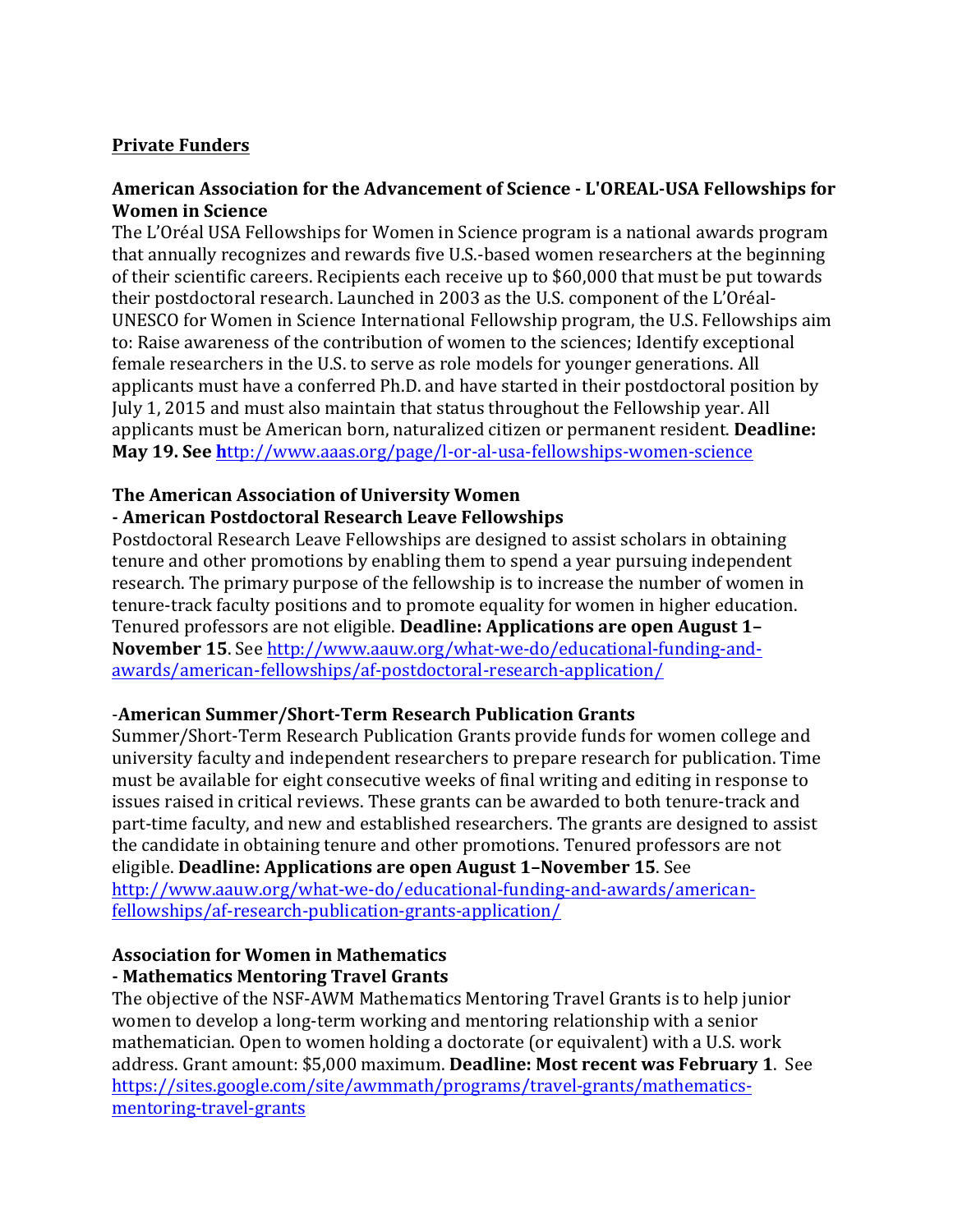## **-Mathematics Travel Grants**

The Mathematics Travel Grants provide full or partial support for travel and subsistence for a meeting or conference in the applicant's field of specialization. Open to women holding a doctorate (or equivalent) with a U.S. work address. Grant amount up to \$2,300 for domestic travel and of \$3,500 for foreign travel. **Deadlines: May 1, 2017, October 1, 2017.** See https://sites.google.com/site/awmmath/programs/travel-grants/mathematicstravel-grants

# **Fulbright Scholar Program - Computer Science**

The Core Fulbright Scholar Program offers over 500 teaching, research or combination teaching/research awards in over 125 countries. Opportunities are available for college and university faculty and administrators as well as for professionals, artists, journalists, scientists, lawyers, independent scholars and many others. In addition to several new program models designed to meet the changing needs of U.S. academics and professionals, Fulbright is offering more opportunities for flexible, multi-country grants. **Deadline: August 1.** To view programs under the Computer Science discipline, see: http://awards.cies.org/

#### **Google - Research Awards**

The Faculty Research Awards Program, sometimes referred to as the Research Awards Program, supports academic research in computer science, engineering, and related fields. Through the program, we fund world-class research at top universities, facilitate interaction between Google and academia, and support projects whose output will be made openly available to the research community. Awards are structured as unrestricted gifts to universities and are designed to support roughly the cost of one graduate student for one year of work. **Deadline: September 30th**. Applications for 2017 will be available in late summer 2017. See https://research.google.com/research-outreach.html#/researchoutreach/faculty-engagement/faculty-research-awards

## **Human Frontier Science Program Organization - Cross-Disciplinary Fellowships**

Cross-Disciplinary Fellowships are for applicants with a Ph.D. from outside the life sciences (e.g. in physics, chemistry, mathematics, engineering or computer sciences), who have had limited exposure to biology during their previous training. HFSP fellowships are for three years and encourage early career scientists to broaden their research skills by moving into new areas of study while working in a new country. Fellows may choose to stay for up to three years in the host country or use the last year of their fellowship to return to their home country or to move to another HFSPO member country. **Deadline: The next fellowship competition will be in August 2017**. See

http://www.hfsp.org/funding/postdoctoral-fellowships

# **IBM Research - Goldstine Postdoctoral Fellowship in Mathematical Sciences**

The Fellowship for research in the mathematical and computer sciences provides scientists of outstanding ability an opportunity to advance their scholarship as resident department members at the Research Center. The Research Center is located in Westchester County, less than an hour north of New York City. Areas of research include: algorithms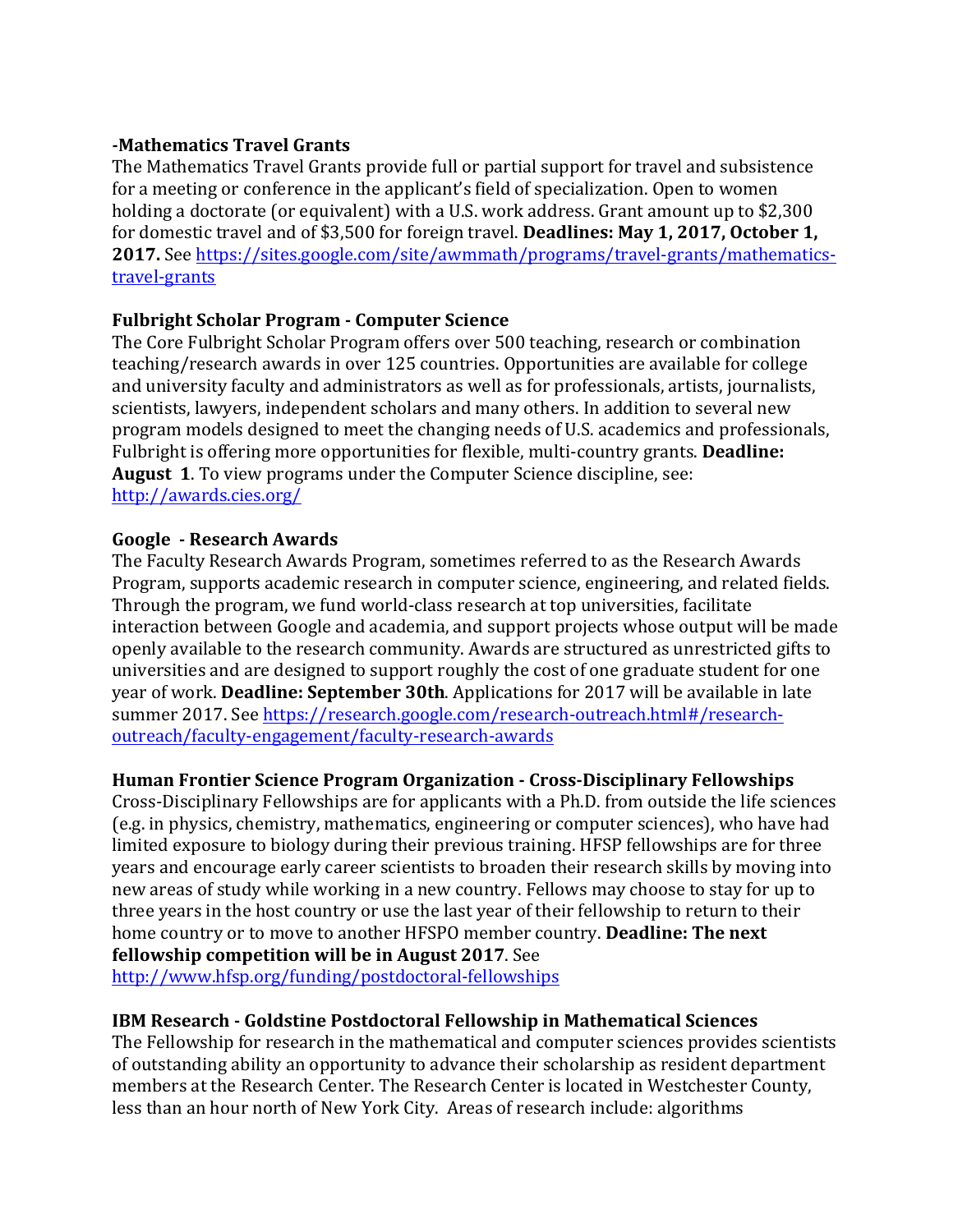(approximation, randomized, and on-line); complex systems; data mining (machine learning, pattern recognition, computational statistics); dynamical systems; highperformance computing (scientific computing, parallel computing, big-data); inverse problems; numerical analysis; optimization (discrete, continuous, global and stochastic); operations research; probability theory (stochastic models, risk management, queues  $&$ queuing networks, simulation); and statistics (time-series, multivariate analysis, spatiotemporal analysis, design of experiments & reliability). **Deadline: Most recent was in January**. See http://www.research.ibm.com/goldstine/

# **International Information Science Foundation - Visiting Researcher Support Program**

The International Information Science Foundation (IISF) in Japan has been supporting the travel expenses of outstanding young computer scientists who wish to visit Japan for research purposes. Applicants whose research field falls under the general heading of information or computer science will be considered. These fields include (but are not restricted to) Computer Graphics, Computer Network, Computing System, Computing Theory, Databases, Intelligent System, Robotics, and Software and Software Science. The applicant should be a scientist doing fundamental research in computer science at a university or research institute (including graduate studies). The applicant must be a citizen of a country other than Japan, and should be at most 40 years old. **Deadline: Most recent was May 31**. See http://www.iisf.or.jp/subsidize-en.html

## **Mathematical Sciences Research Institute - Postdoctoral Fellows**

These awards provide support for five months. The fellowship stipend is currently \$6,000 per month, with a travel subsidy for one round-trip from your current institution, and a research travel budget of \$600. Health insurance is also provided. Postdoctoral Fellows cannot receive any other monetary compensation during their PD fellowship at MSRI.In addition, MSRI's postdoctoral program has some endowed fellowships. There is no need to apply separately for these positions which carry a monthly stipend of \$7,000 per month and a research travel budget of \$600 for one semester. Awards will be made competitively, from nominees submitted by the organizing committees of the programs. **Deadline: Most recent was December 1**. See http://www.msri.org/web/msri/scientific/memberapplication/postdoctoral-fellow

# **David & Lucile Packard Foundation - Fellowships for Science and Engineering**

Candidates must be faculty members at one of the 50 Invited Institutions. Candidates must be eligible to serve as principal investigators engaged in research in the natural and physical sciences or engineering and must be within the first three years of their faculty careers. Disciplines that will be considered include physics, chemistry, mathematics, biology, astronomy, computer science, earth science, ocean science, and all branches of engineering. Candidates engaged in research in the social sciences will not be considered. The Fellowship Program provides support for highly creative researchers early in their careers; faculty members who are well established and well-funded are less likely to receive the award. Packard Fellows are inquisitive, passionate scientists and engineers who take a creative approach to their research, dare to think big, and follow new ideas wherever they lead. **Deadline: Requests for nominations are sent to the university**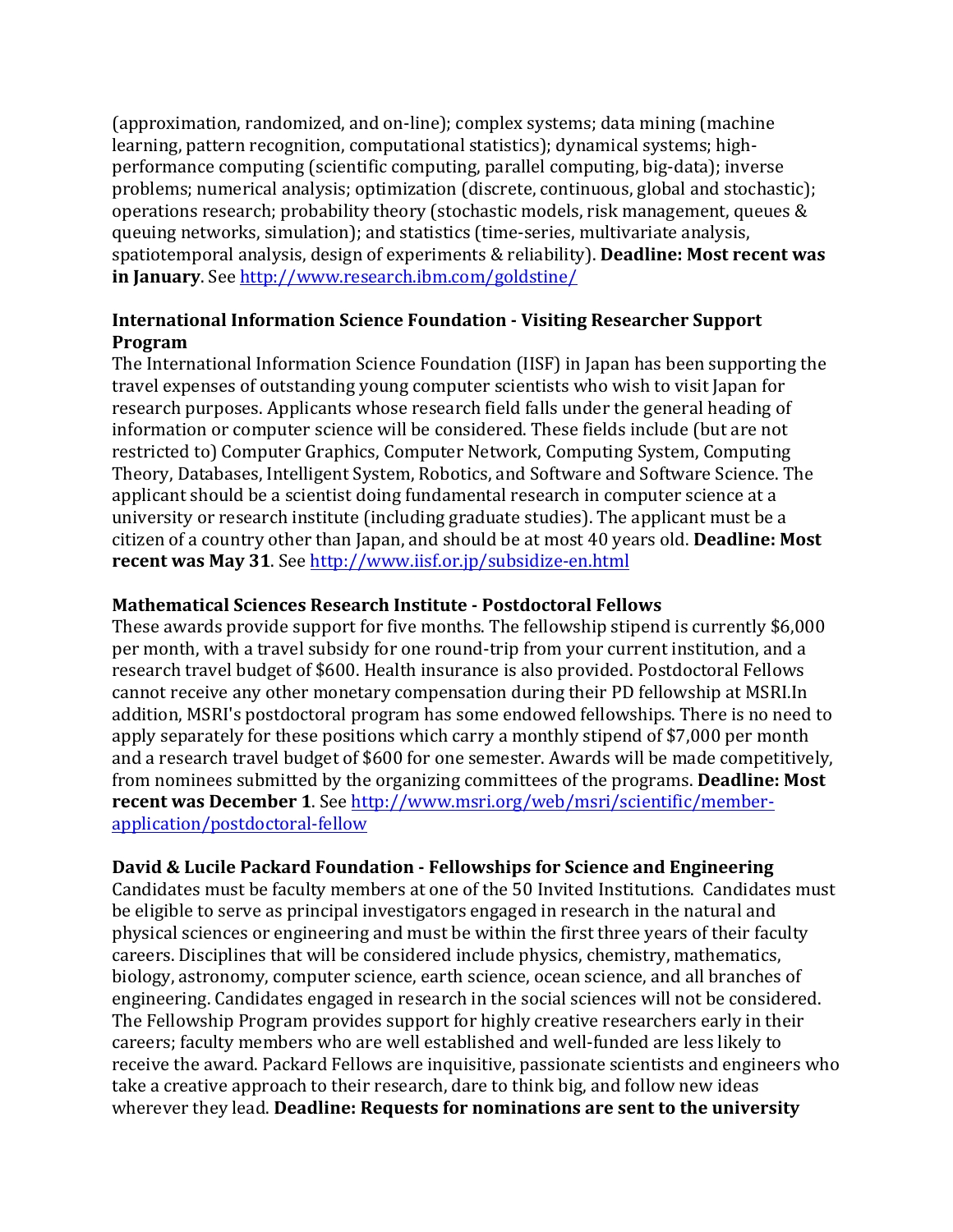**presidents in January; nominations are due to the Foundation by March 15. See** 

https://www.packard.org/what-we-fund/conservation-and-science/science/packardfellowships-for-science-and-engineering/about-the-packard-fellowship-awards/

### **Simons Foundation**

## **- Targeted Grants in Mathematics and Physical Sciences**

The Simons Foundation's Mathematics and Physical Sciences (MPS) division invites applications for its new Targeted Grants in MPS program. The program is intended to support high-risk projects of exceptional promise and scientific importance on a case-bycase basis. Applications may be submitted by established U.S. and foreign public and private educational institutions and stand-alone research centers. There is no limit per institution or individual. There are no citizenship or department requirements for PIs. **Deadline: Rolling**. See https://www.simonsfoundation.org/funding/fundingopportunities/mathematics-physical-sciences/targeted-grants-in-mps/

## **- Simons Fellows Program**

The Fellows Programs provide funds to faculty for up to a semester long research leave from classroom teaching and administrative obligations. Such leaves can increase creativity and provide intellectual stimulation. The goal of the Simons Fellows Program is to make it easier to take such leaves, or to extend sabbatical leaves by an extra half year. Grants awarded will be restricted to sabbatical-eligible faculty who wish to use the grant for the purpose of extending a single term sabbatical leave to a full academic year. **Deadline: Most recent was September 29th. RFA Opens Summer 2017.** See

https://www.simonsfoundation.org/funding/funding-opportunities/mathematicsphysical-sciences/simons-fellow-program/

# **Alfred P. Sloan Foundation**

## **- Research Fellowships**

These two-year, \$60,000 fellowships are awarded yearly to 126 researchers in recognition of distinguished performance and a unique potential to make substantial contributions to their field. Candidates must hold a tenure track (or equivalent) position at a college, university, or other degree-granting institution in the United States or Canada. Tenure track faculty positions at the candidate's institution must include a yearly teaching requirement. Candidates must hold a Ph.D. (or equivalent) in chemistry, computational or evolutionary molecular biology, computer science, economics, mathematics, neuroscience, ocean sciences, physics, or a related field. Deadline: September 15, 2017. See https://sloan.org/fellowships/2017-Fellows

## **- Data & Computational Research Grants**

Grantmaking aims to support the efficient management and sharing of research data and code from acquisition through analysis; and grow the current and future scientific data work force. Grants in this program tend to fall into four broad types: Software grants support technology development ranging from prototyping funds to substantial scaling resources; Training grants aim at supporting work force training and curricular initiatives as well as targeted adoption of new technologies by specific communities; Research grants bring historical, ethnographic, and economic research methods to bear on our